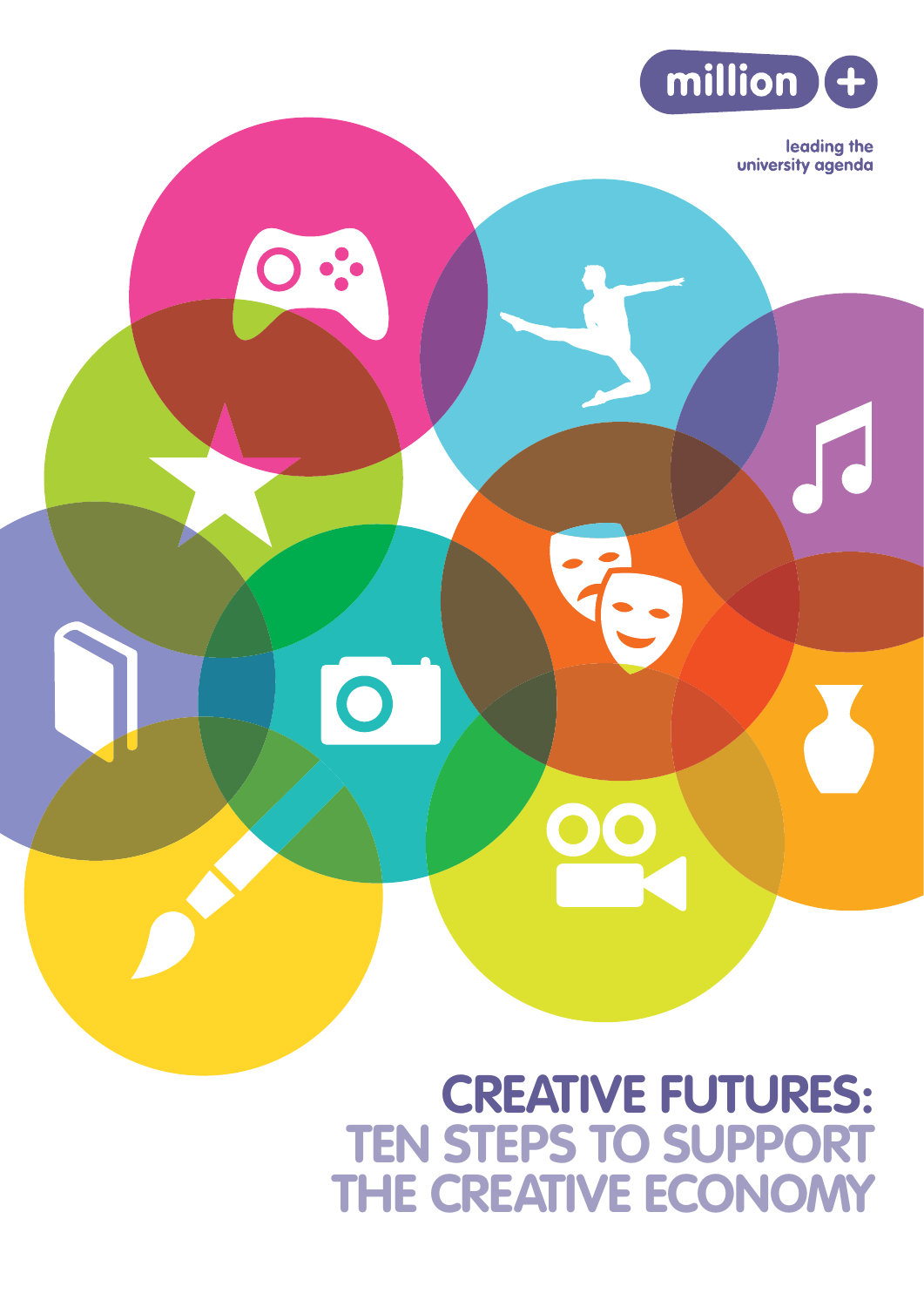**million+ is a university think-tank working with modern universities which engage in high quality teaching, excellent research, knowledge exchange and innovation.** 

million+ 90 London Road London SE1 6LN

Phone 020 7717 1655 Twitter: @million\_plus info@millionplus.ac.uk www.millionplus.ac.uk

November 2015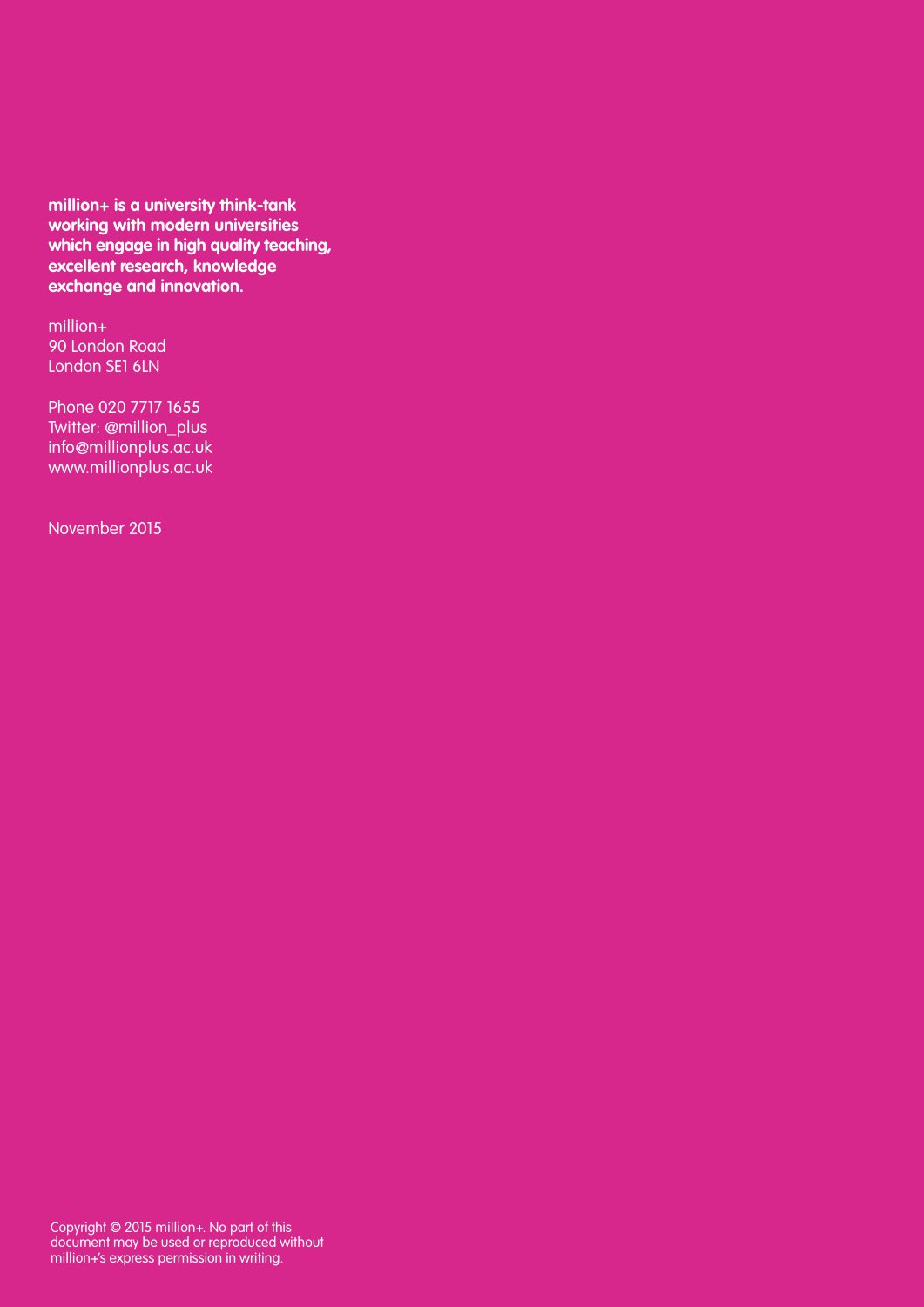# **Foreword**

A successful creative economy needs three things:

- >Talent and the UK has some of the best talent in the world
- >Space for that talent to develop, experiment, network and demonstrate achievement
- >Investment to give confidence to investors, universities and students that the high value of the creative industries to society and the economy is recognised at the heart of government.

This report highlights the success of the creative industries in supporting the wider creative economy and examines the role of higher education and, in particular, modern universities in underpinning this success.

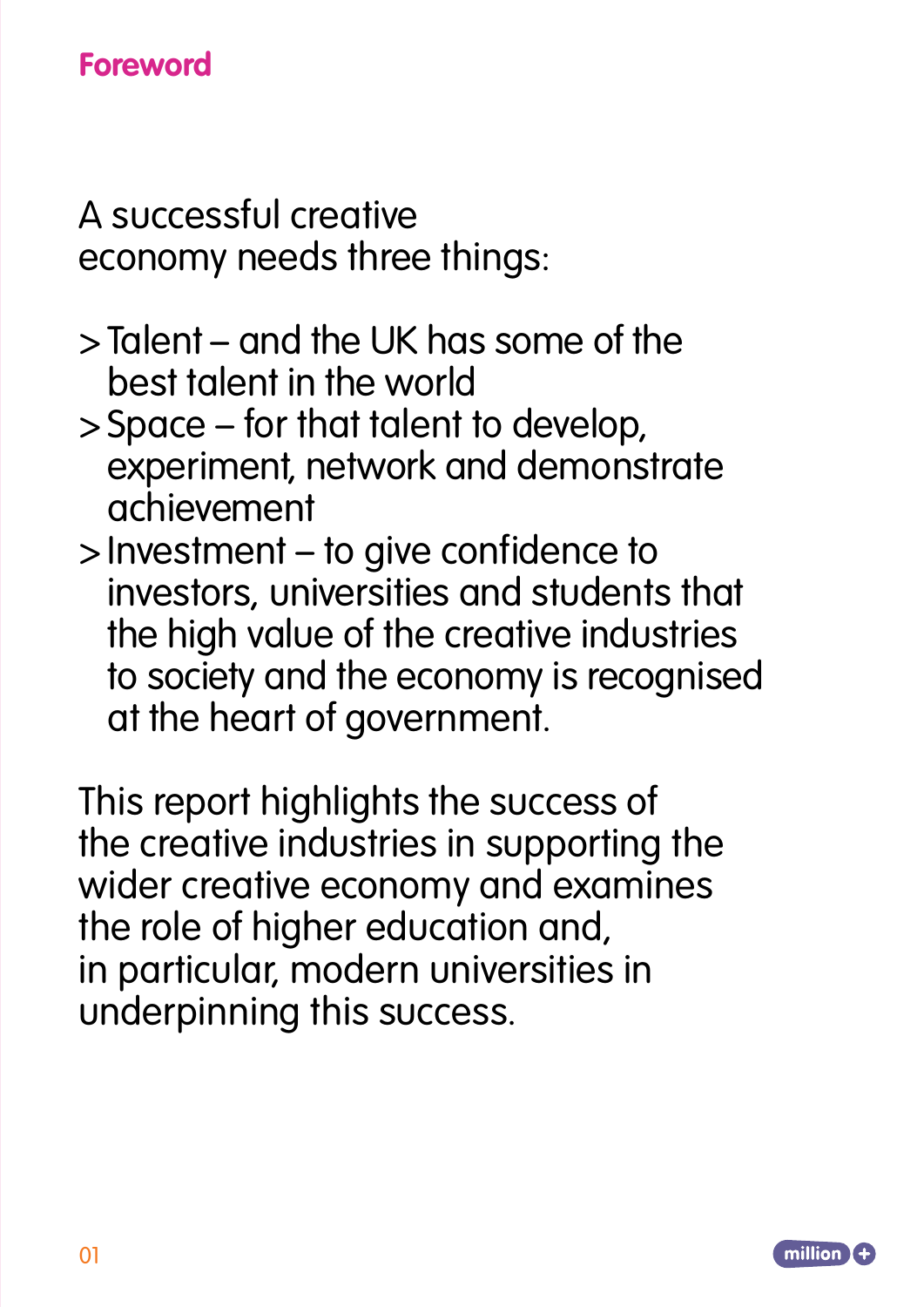### **Foreword** continued

These universities have been significant, and often under-valued, players in the development of the UK's vibrant and ever-evolving creative industries. They educate 75% of the highly skilled graduates and 50% of the postgraduates who enter the creative workforce – graduates who are, and have been, at the forefront of supporting and establishing the small and medium-sized businesses which are a feature of the sector.

Universities have proved to be innovative in responding to new and emerging creative markets but there are concerns. Creative subjects are being neglected in school performance measures and there is a lack of investment and support for research and entrepreneurial activity linked to the creative industries.

The UK has the talent and world-leading creative universities and conservatoires. Neither government nor universities can afford to rest on their laurels. We make no apologies for setting out ten steps for government to help ensure that the UK remains a creative winner.



**Professor David Phoenix OBE** Chair of million+ and Vice-Chancellor, London South Bank University

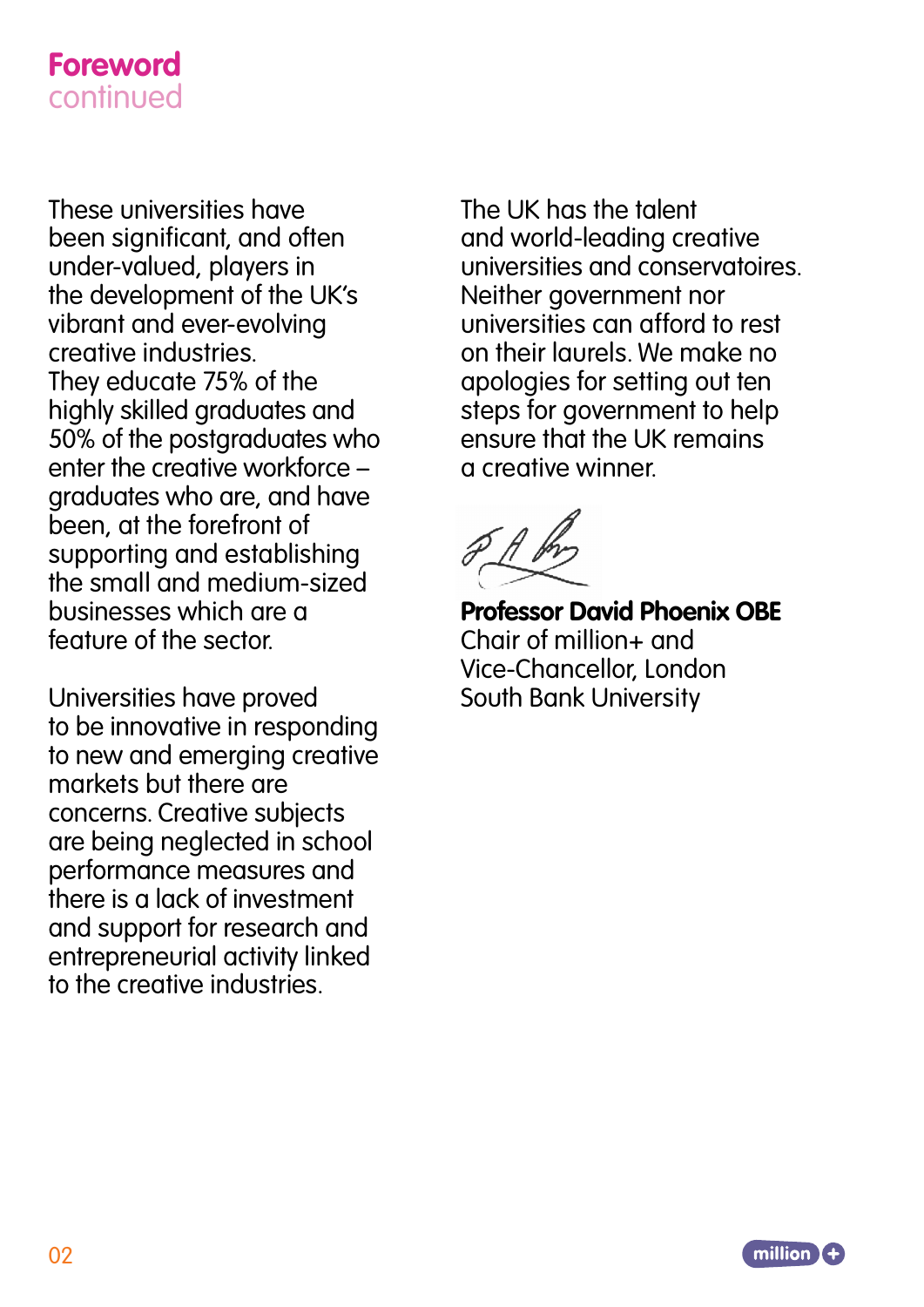## **Ten steps to support the creative economy**

### **Support talent in schools and colleges**

- > promote creative subjects at GCSE, A Level and BTEC as a valid route to further study at university and for degree apprenticeships
- > review school performance measures to include creative subjects

### **Support a strong creative university sector**

- > promote and support universities educating the creative workforce of the future
- > investigate the investment required for creative programmes that need industry-standard facilities as well as those linked with design and the performing arts
- > review graduate destinations data to reflect patterns of employment in the creative economy
- > establish a new Arts, Humanities and Creative Industries Research Council with an increased budget and a wider remit

### **Support a strong creative economy**

- > establish a working group of representatives from SMEs and universities engaged in the creative economy to identify barriers to market entry and progression
- > deploy a new Creative Capital Fund to invest in creative industries in the regions
- > fund an innovation vouchers scheme for creative industry SMEs through Innovate UK
- > use trade missions and educational export campaigns to promote the excellence of the creative industry qualifications offered by UK universities

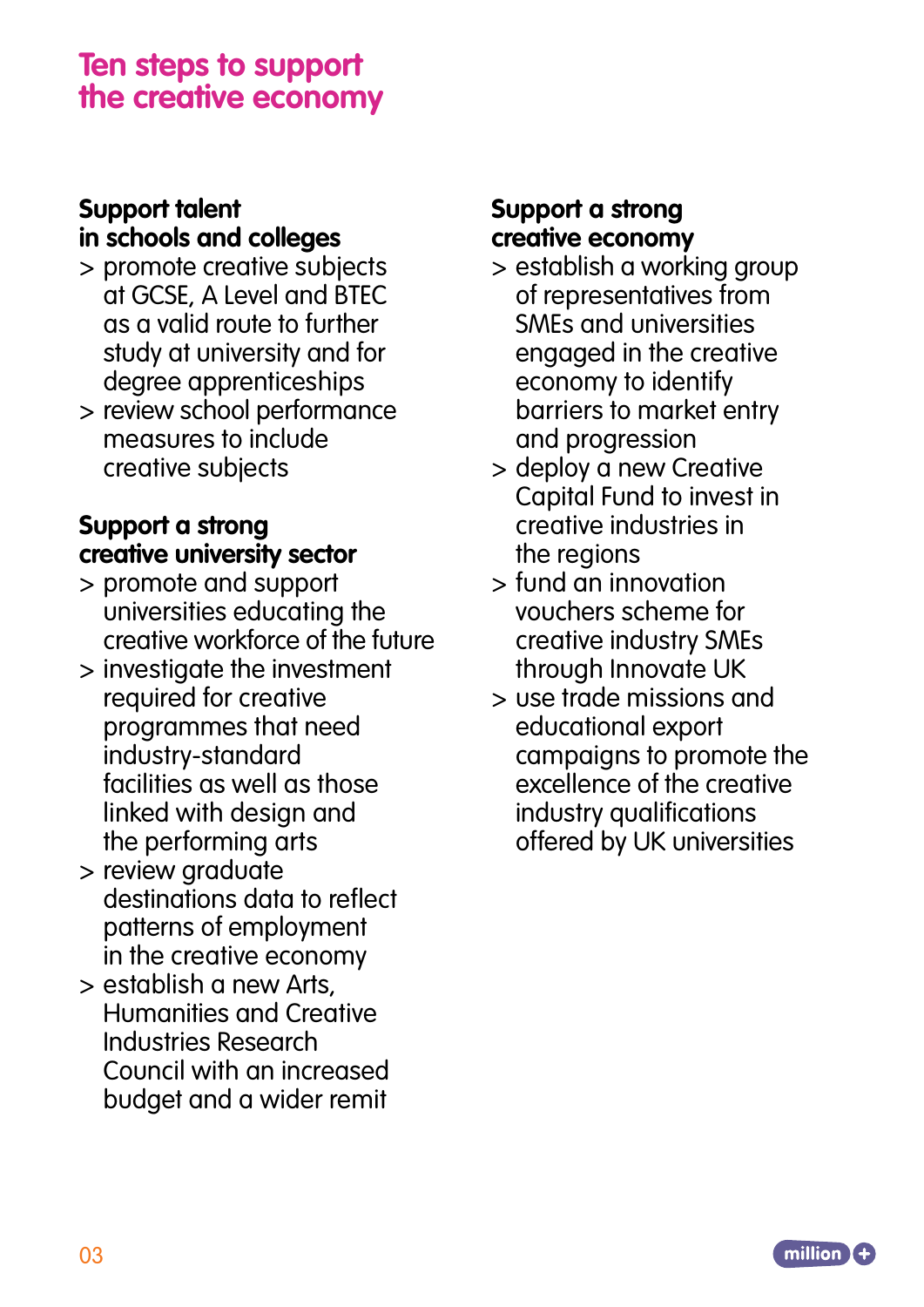## **The creative economy is strong...**

In 2013, the creative industries and creative sector were worth £76.9 billion, a staggering 5% of the UK economy.

And that contribution is growing. From 2012-13 the gross value add (GVA) of the creative industries increased by 9.9%. During the same period, the GVA of the UK economy as a whole only increased by 3.3%.

In fact, since 2008, the creative industries have been the second largest growing sector, with a GVA increase of 25.8% between 2008 and 2013 (see Figure 1). That is second only to real estate (28.8%), and far greater than the next best performing sector – finance and insurance activities (13.1%).

#### **Case study**

The Cultures of the Digital Economy (CoDE) Research Institute is a multidisciplinary initiative at **Anglia Ruskin University, Cambridge**, specialising in the creative and cultural opportunities which are generated through the emerging Digital Economy. CoDE engages in and enables collaboration between cultural, creative and technical industries and academia.

- >The creative economy is worth £76.9 billion
- >Creative industries make up 5% of the whole UK economy
- >The creative industries are one of the fasting growing sectors of the economy



#### **Figure 1: Growth in GVA since 1997**

Source: DCMS Creative Industries Economic Estimate – January 2015

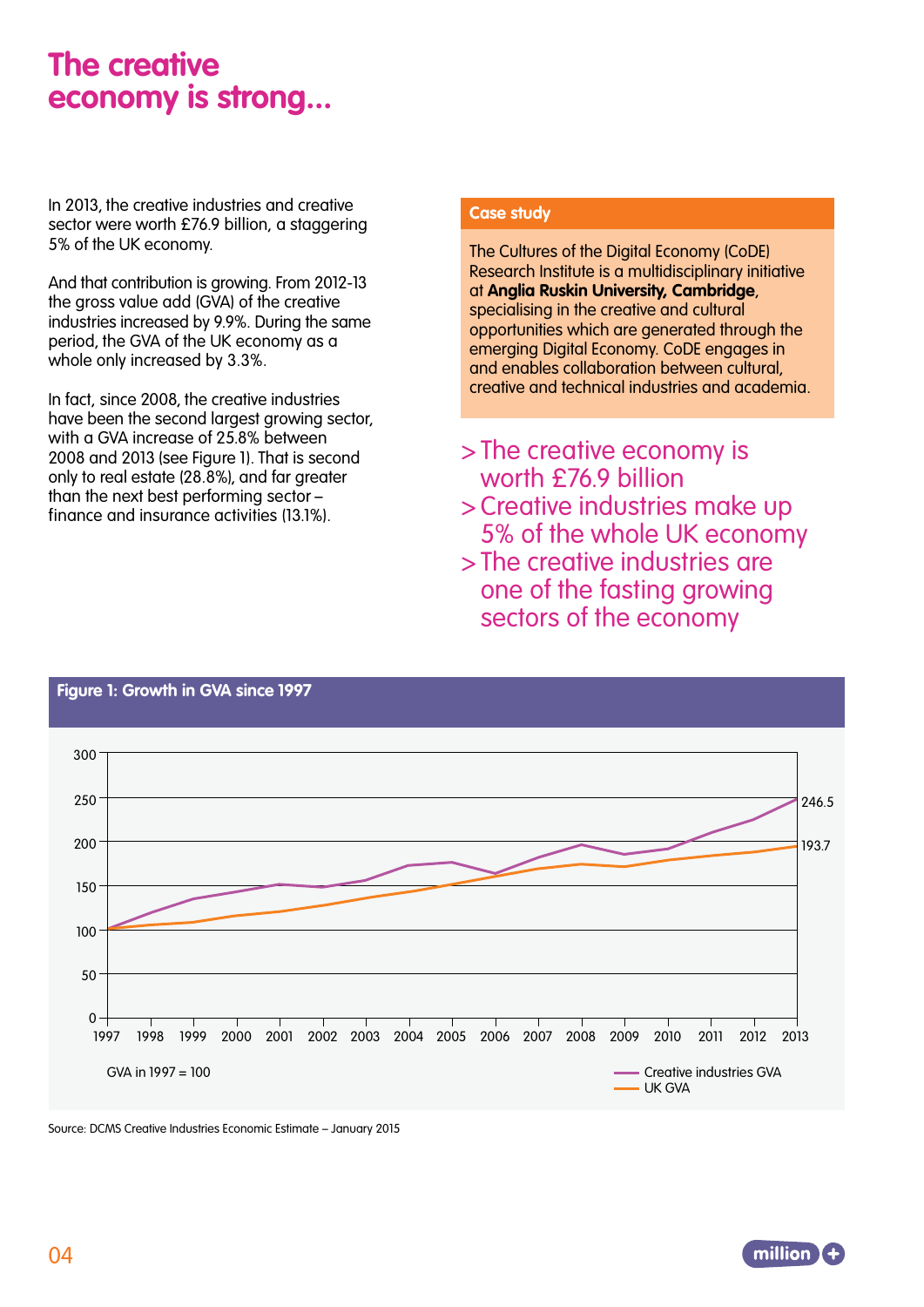## **...and creates jobs**

#### **Case study**

#### The **University of Sunderland** is

developing a new £10m+ Centre for Enterprise & Innovation, to be launched in two phases through 2016, which will provide a major cross-disciplinary asset to support engagement between the University's priority areas – Enterprise & Innovation, Applied Science, Advanced Manufacturing, Software and Creative Industries. The Centre will be home to the North East's first Fab Lab – encouraging schools, businesses and individuals to work with designers and technicians on new inventions and innovations.

In 2014 2.8 million jobs were associated with the creative economy – 8.8% of all UK jobs. This is a 55% increase since 1997, when there were 1.81 million such jobs. This greatly outstrips growth in jobs (see Figure 2) in the economy as a whole, which increased by around 10% over the same period.<sup>1</sup>

This growth has continued: the 2014 figure is an increase of 13.7% from 2011 and a further 5.0% on 2013 figures.

- >2.8 million jobs in the creative economy
- > More than 1 in 12 people are employed in the creative economy

#### **Figure 2: Growth in creative jobs and the creative economy since 1997**



Source: DCMS Creative Industries Economic Estimate – January 2015

<sup>1</sup> Figures from DCMS Creative Industries Economic Estimates – January 2015.

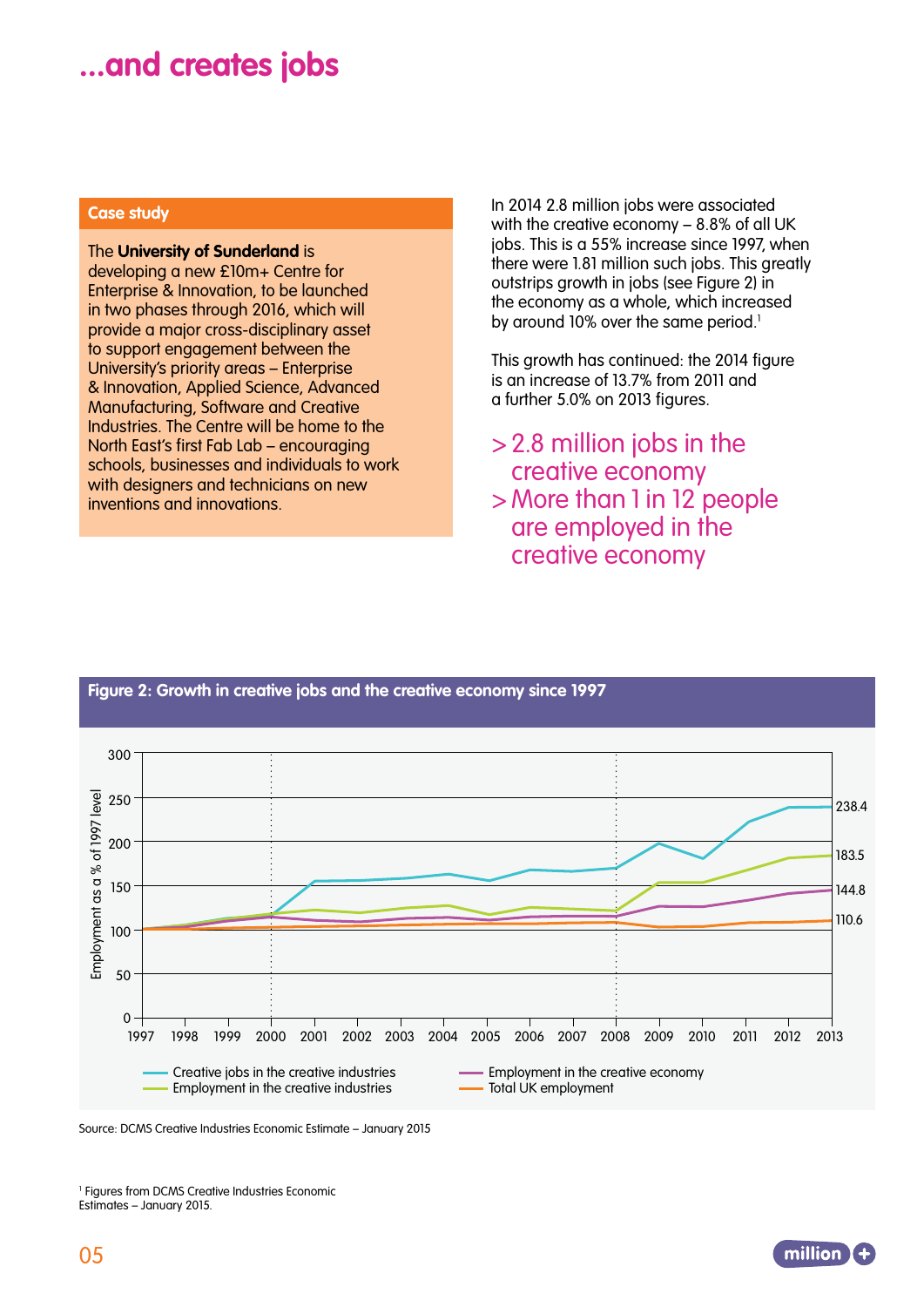# **The creative economy has a highly educated workforce...**

This thriving part of the UK economy has a highly educated workforce. As a whole, the UK economy has just under a third of jobs filled by people with degree level qualifications.

The creative industries have 60.5% of jobs skilled to degree level, and nearly 70% with some level of higher education. It is higher in roles that are specifically creative occupations, with over 70% of jobs filled by people with higher education qualifications.



Source: https://www.gov.uk/government/uploads/system/uploads/attachment\_data/ file/439714/Annex\_C\_-\_Creative\_Industries\_Focus\_on\_Employment\_2015.pdf

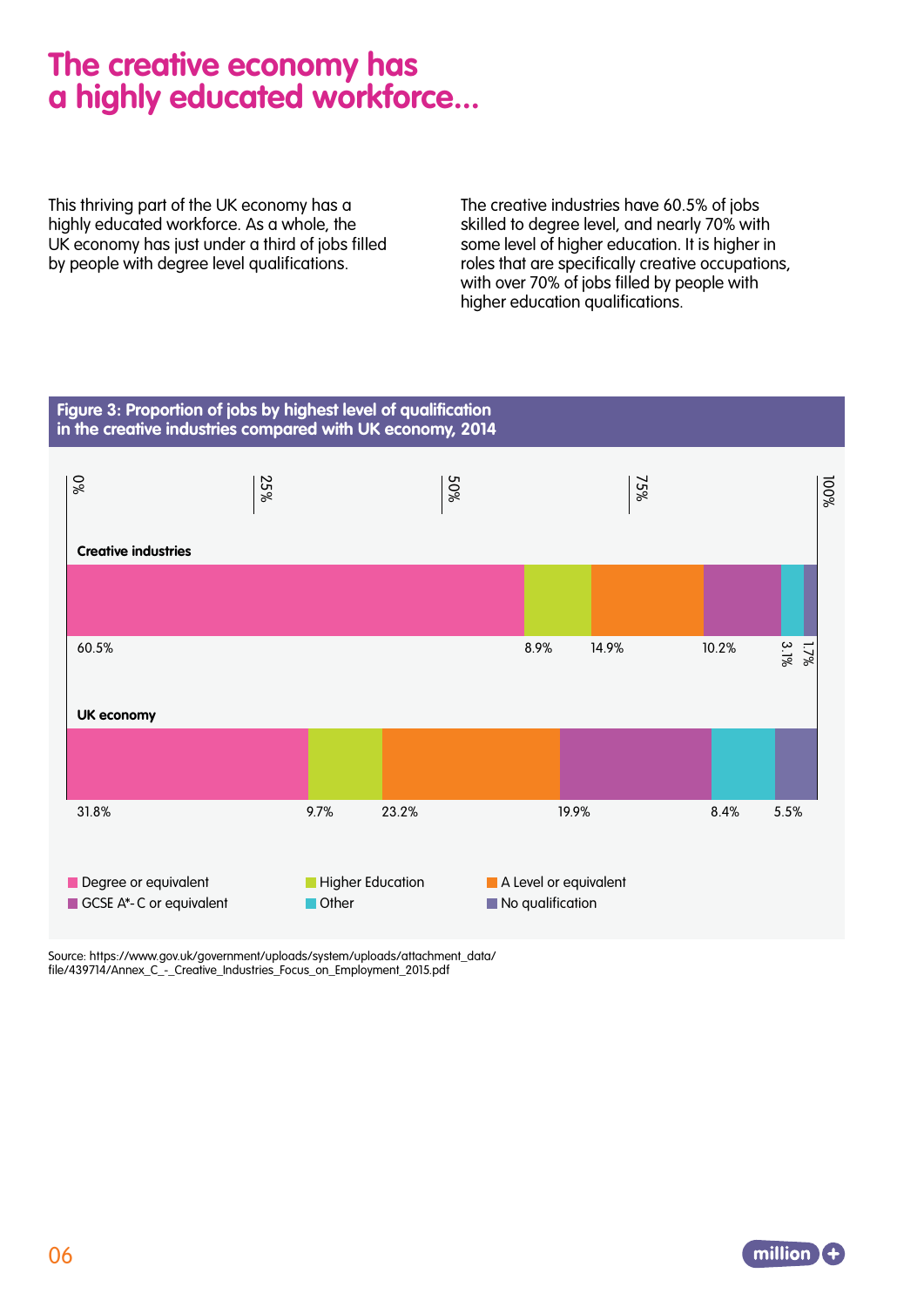### >Over 60% of jobs are filled by people educated to at least degree level



Source: https://www.gov.uk/government/uploads/system/uploads/attachment\_data/ file/439714/Annex\_C\_-\_Creative\_Industries\_Focus\_on\_Employment\_2015.pdf

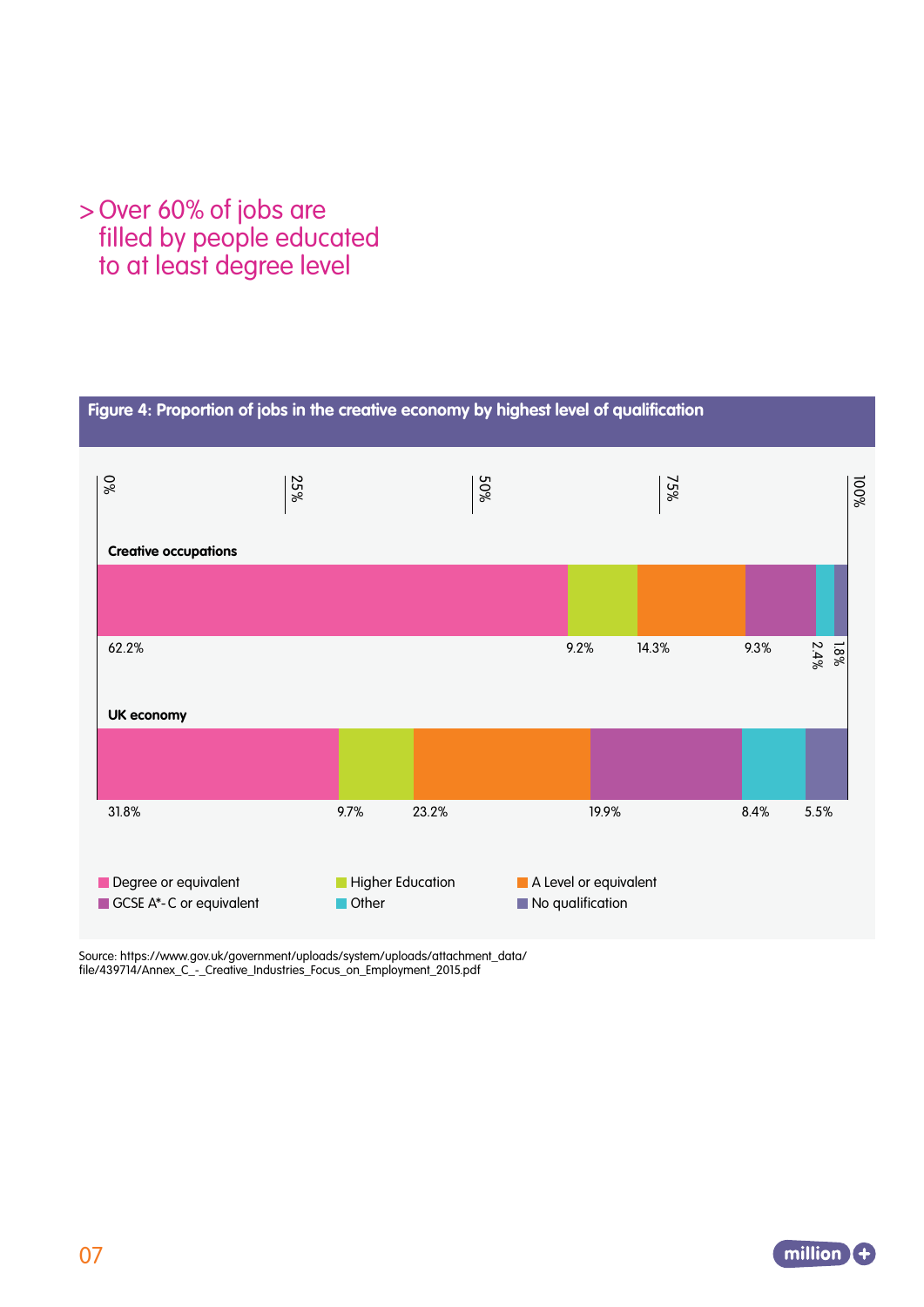### **...and modern universities are where a large proportion of creative subjects are taught**

The creative economy needs talent and skills to support the wide and diverse range of creative industries that contribute to the sector. Universities – and in particular modern universities – have played a key role in supplying this talent and underpinning the success of these industries in the UK.

On an annual basis around 12% of all students study creative subjects; approximately 40,000 first degree students graduate each year with qualifications related to the creative industries. However, these students are not evenly distributed across all institutions. Modern universities and specialist institutions have led the field in developing courses, including multidisciplinary programmes, to respond to new and emerging creative markets.

Modern universities educate nearly three-quarters of all undergraduate students and nearly half of all postgraduate students studying creative subjects. The skills and

attributes of these graduates are vital: they support a range of successful creative businesses and engage with small businesses and start-up enterprises.

70% of all students and nearly three-quarters of undergraduates studying courses linked to the creative industries do so at modern universities. Almost half of all students studying for postgraduate qualifications linked to these industries do so at modern universities.

>Nearly 70% of students of creative subjects study at modern universities >Around half of all postgraduate students in creative subjects study at modern universities



Source: million+ analysis of HESA data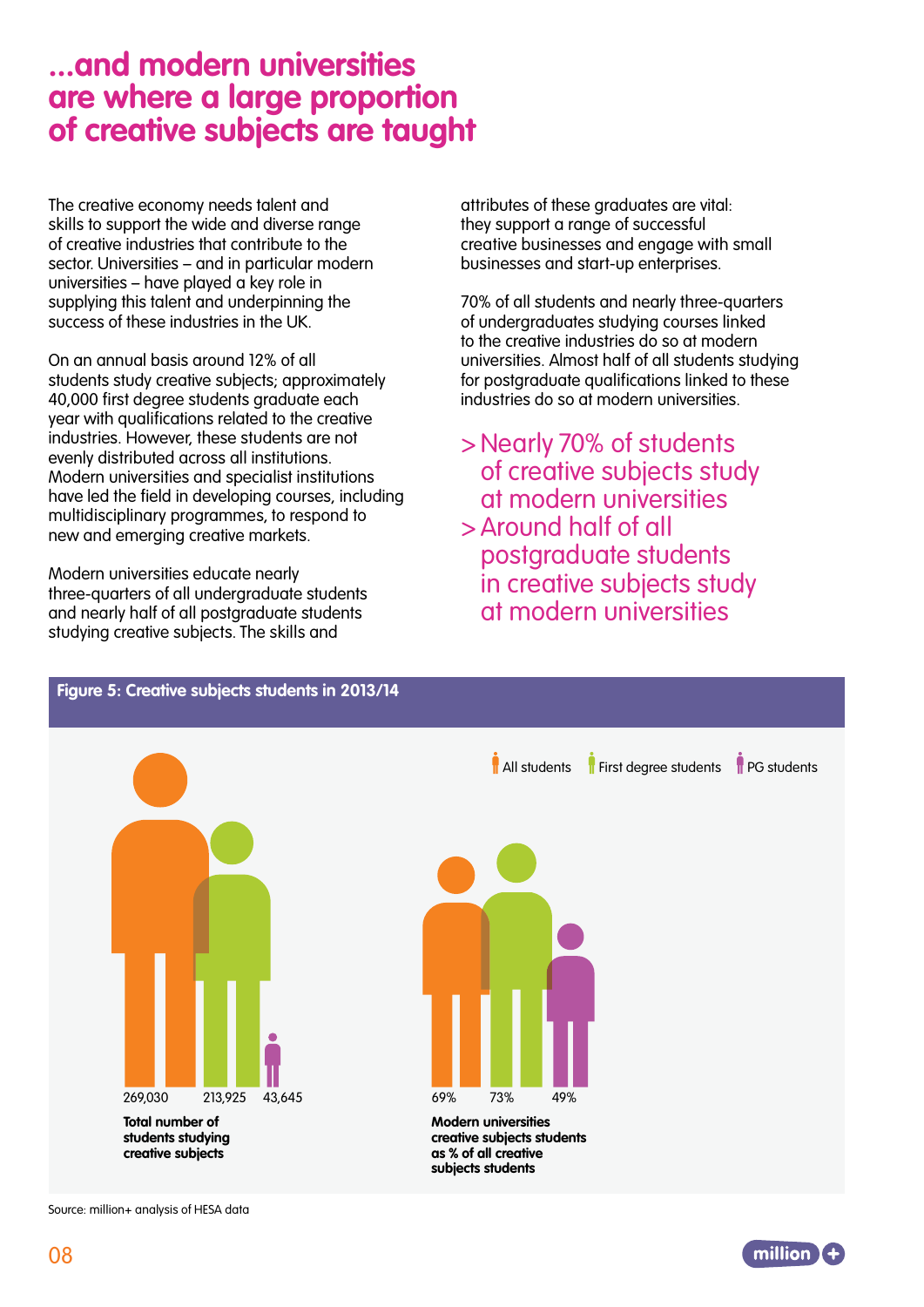## **...and the number of students studying those subjects is growing**



#### **Figure 6: Creative industries subjects undergraduate growth since 2008/9**

Source: million+ analysis of HESA data

In 2013/14, the number of undergraduate students studying creative subjects was 4% higher than in 2008/9, whereas the total number of undergraduates declined by 5.5%.

This trend was sustained even when the number of students entering higher education dropped sharply. For example between 2011/12 and 2012/13, students studying courses linked to the creative sector fell by just over 4% compared to an overall decline in the total number of undergraduates students of 7%.

>The number of

undergraduate students studying creative subjects increased by 4% from 2008/9 to 2013/14, while the total number of undergraduate students fell by nearly 6%

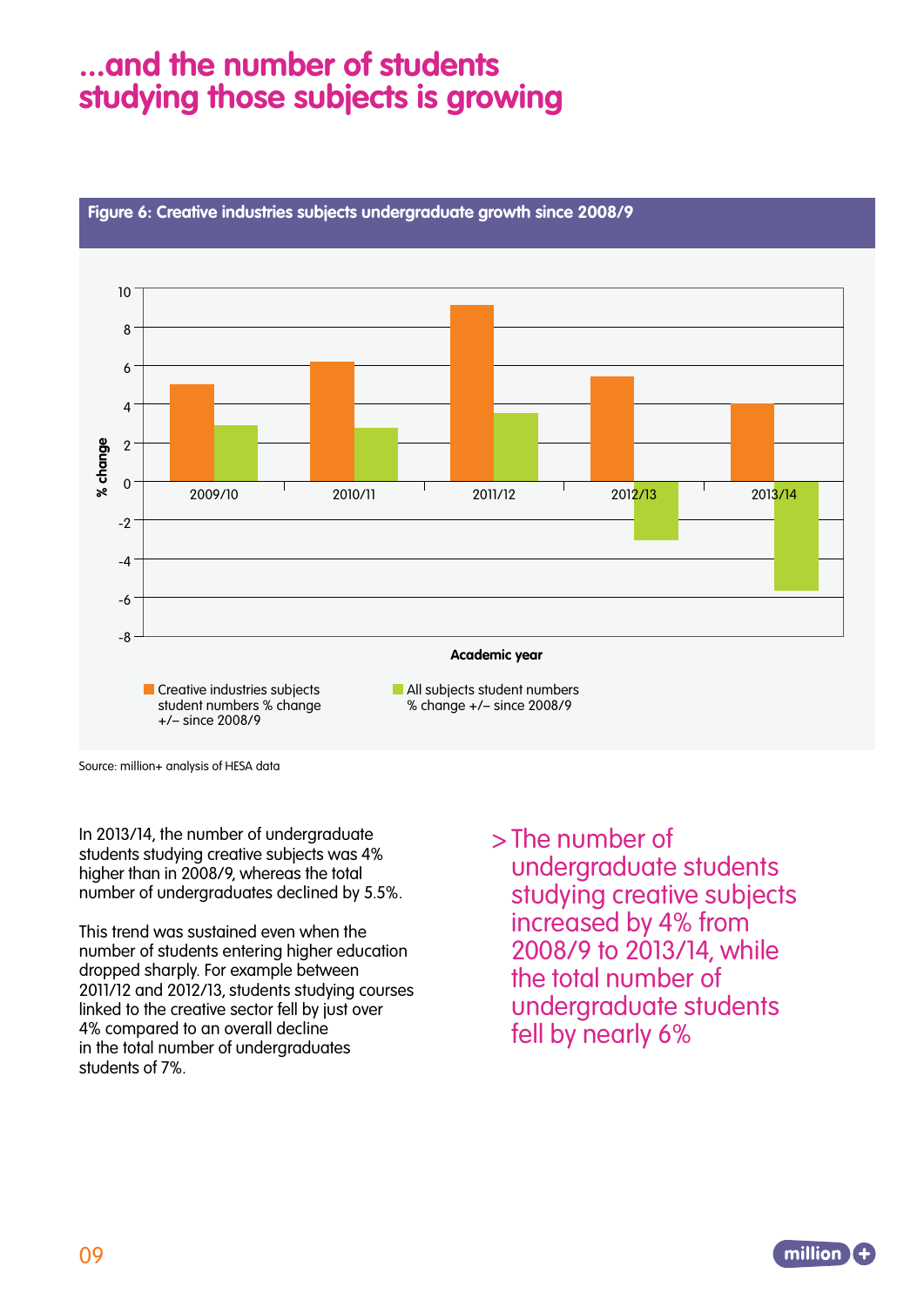The courses which universities offer to support the creative economy are many and varied and range from the performing arts to creative music technology to marketing, architecture and computer games.

Universities have often been ahead of the field in anticipating new and emerging creative markets. For example, the University of Abertay was the first university in the world to develop and offer a postgraduate qualification in computer games technology. The University remains a world-leader with close links to the industry and positive spin-off effects on the local economy that are typical of the outcomes of university support and involvement in emerging creative markets.

Linking with companies in order to enhance graduate employability and support small creative businesses has been a strong feature of the undergraduate and postgraduate degree programmes developed by modern universities.

These universities contribute to the creative economy through partnerships with creative businesses of all sizes but in particular with the small and medium sized enterprises (SMEs) that dominate much of the sector. Through innovation activities and entrepreneurial partnerships these universities support a sector which provides nearly 10% of all UK jobs.

#### **Case study**

Solent Creatives provides a unique opportunity for businesses and private clients to tap into a diverse talent pool of students studying at **Southampton Solent University** for creative freelance assignments. Students' skills span a wide variety of disciplines and can be matched to employers working in a range of sectors: from graphic and website design to photography; branding and identity to journalism; screenwriting to public relations; video production to make-up and hair design. Working closely with both students and employers, one-by-one, Solent Creatives carefully matches business clients with students based on their particular skillsets and talents. This means they are able to help the client attain results with a professional approach while students are able to develop their skills and grow their portfolios and career prospects through hands-on experience.

 **"Linking with companies in order to enhance graduate employability and support small creative businesses has been a strong feature of the degree programmes developed by modern universities."**

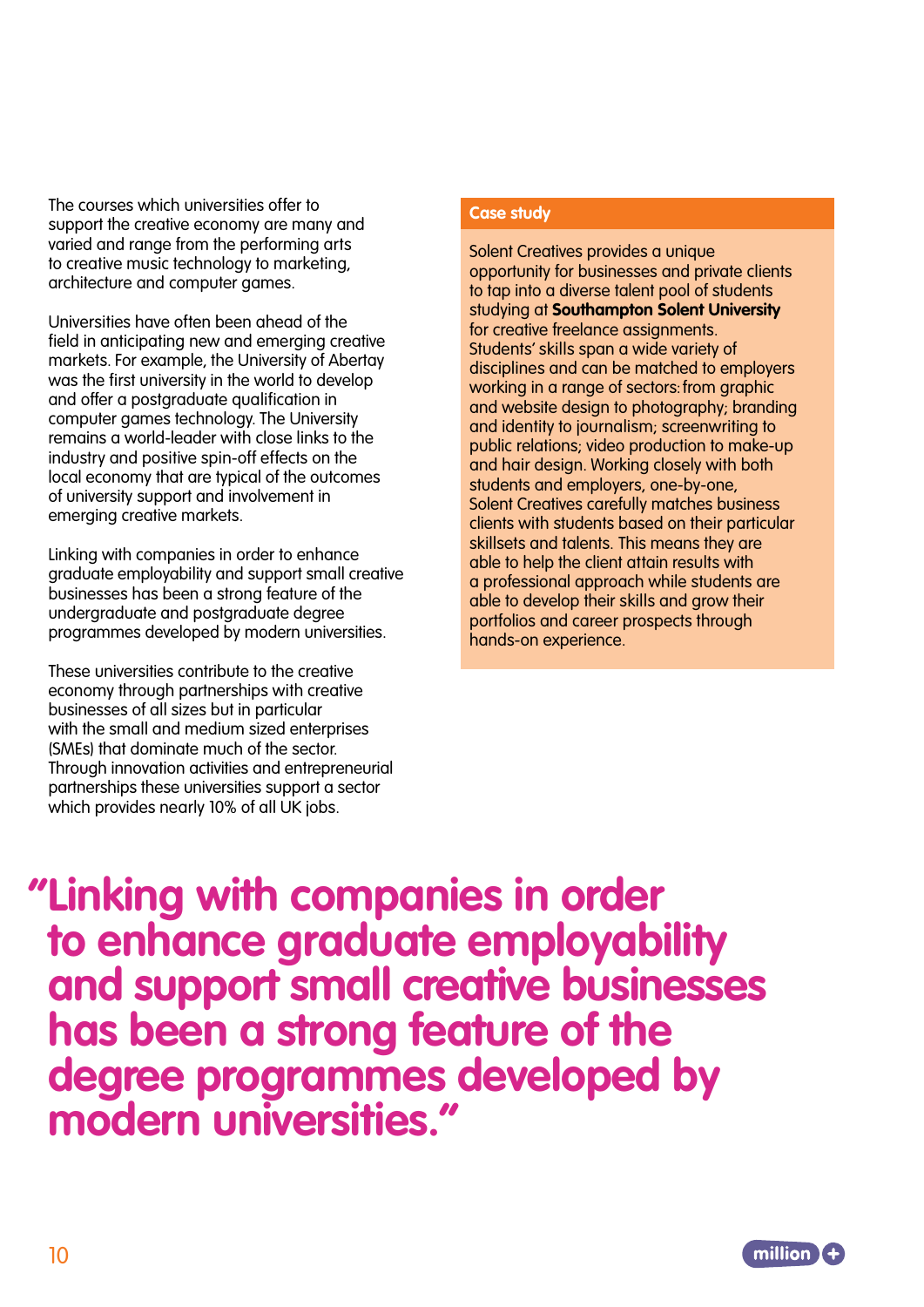### **But there are challenges to be addressed...**

#### **Supporting arts and creative subjects in schools**

The Department for Education (DfE) has an important role in promoting interest in and the study of subjects important to the creative economy. Under successive governments, and encouraged by vocal employer federations with an interest in STEM, DfE has tended to emphasise the greater importance of STEM subjects. The idea that studying creative subjects might actually limit career opportunities was referred to by the Secretary of State for Education in a speech in 2014.<sup>2</sup>

 "But if you wanted to do something different, or even if you didn't know what you wanted to do, and let's be honest – it takes a pretty confident 16-year-old to have their whole life mapped out ahead of them – then the arts and humanities were what you chose because they were useful for all kinds of jobs.

Of course now we know that couldn't be further from the truth that the subjects that keep young people's options open and unlock doors to all sorts of careers are the STEM subjects: science, technology, engineering and maths."

#### **Nicky Morgan, Secretary of State for Education, 2014**

This narrative has been highly influential in all political parties but there are good reasons for it to be moderated if Britain's supply of creative talent is to be encouraged and maintained.

In addition, there are risks in the promotion by the DfE since 2011 of 'facilitating subjects' at GCSE and A level. These subjects were identified by a small group of universities and were based on the premise that study of these subjects was more likely to lead to admission to their institutions. A narrower definition of success linked to pupil achievement in these facilitating subjects is being applied to schools. As a result less value is being placed on creative and cultural subjects, which risks the future supply of students qualified to progress to study at university or for degree apprenticeships in some creative areas.

From 2016/17 new performance measures will be applied to secondary schools in England. Success will be judged on how schools support attainment and progress in 8 key subjects.3 The measure is comprised of four elements – the first two focus on mathematics and English GCSEs which are both given a double weighting to emphasise their importance in underpinning success in other parts of the curriculum. The third element judges schools on success in science, computer science, history, geography or languages. The fourth element allows for the inclusion of any other subject, including any from the third element.

Since schools will be measured against other schools in how their students perform, they will understandably construct a curriculum that works towards success in these 8 subjects. There is a risk that this will lead to a further decline in the uptake of creative subjects at GCSE level – a trend tracked by the Warwick Commission which reported that there had been a 50% decline in the number of students studying Design and Technology at GCSE, and a 23% drop in the numbers studying drama in the decade from 2003-13.

2 Transcript available at: https://www.gov.uk/government/ speeches/nicky-morgan-speaks-at-launch-of-your-life-campaign

<sup>&</sup>lt;sup>3</sup> Details of the new system are available on the Department for Education's website: https://www.gov.uk/government/ uploads/system/uploads/attachment\_data/file/415486/ Progress\_8\_school\_performance\_measure.pdf

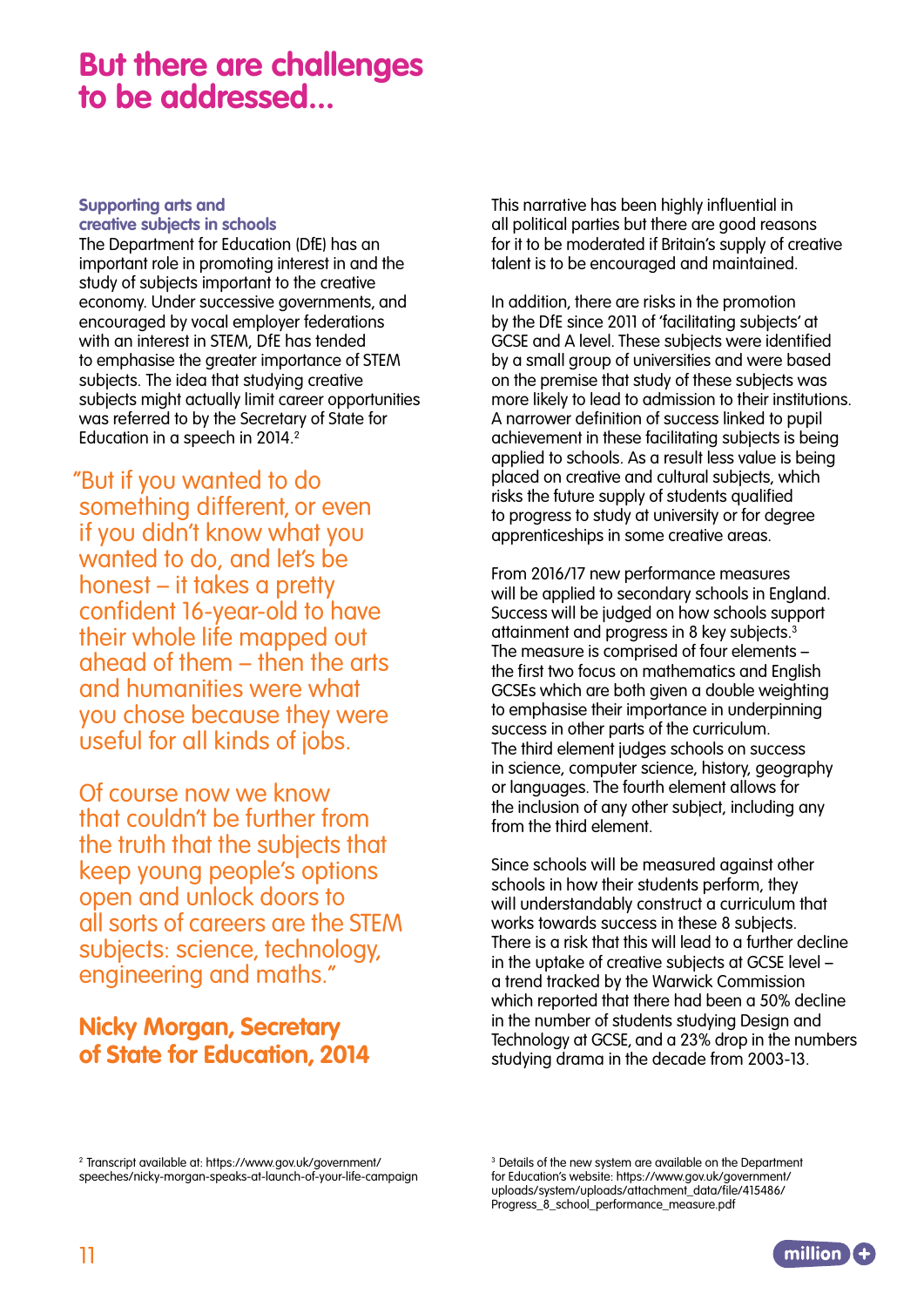The Commission also noted that a large number of pupils no longer take any creative or cultural subjects at GCSE level.4

An obvious consequence of these drivers and patterns of study is that fewer students may be qualified to pursue subjects at A level likely to lead to progression to higher education courses linked to some of the creative industries. Unless adjustments are made, school performance measures at GCSE risk undermining student engagement in creative subjects and one of the country's most successful sectors.

#### **Defining success in creative education and graduate careers**

The creative sector, with a high number of SMEs and start-ups, does not easily lend itself to the graduate recruitment patterns of larger companies or employment in other sectors. Graduates take various routes into creative industries, often working in a portfolio manner in a number of different jobs along the way. Freelance work is common at the beginning of a successful career, as is working in a paid role in a completely different sector while gaining experience (through voluntary or low-paid roles) in creative industries. These employment patterns are integral to the immediate and early post-graduate experiences for many creative industry professionals. However, they can lead to a perception that studying creative subjects at university is an unwise choice for potential students and that the universities which offer these courses are underperforming in respect of graduate outcomes.

Employability measures applied to higher education institutions have failed to keep pace with these different patterns of employment. Destination of Leavers from Higher Education (DLHE) surveys are used to assess how quickly students enter 'graduate' employment as well as salary levels associated with particular degrees based on surveys of graduates 6 months and 3 years after they have completed their course.

<sup>4</sup>Enriching Britain: Culture, Creativity and Growth, The 2015 Report of the Warwick Commission on the Future of Cultural Value – http://www2.warwick.ac.uk/research/ warwickcommission/futureculture/finalreport/enriching\_ britain\_-\_culture\_creativity\_and\_growth.pdf

Outcomes are used to inform services like Unistats that support potential students in making choices about degree courses.

Providing information about subjects and graduate destinations is important in helping students to make an appropriate choice. However, the way in which this information is acquired, interpreted and published should take account of the varied career paths in the creative industries (and other careers that do not have a straightforward, linear progression route). Simplistic success criteria such as graduate employment after 6 months, or salary levels within 3 years are often not representative of the nature of many creative employment routes. The inclusion of DHLE outcomes in their current form in the proposed Teaching Excellence Framework and in measures which seek to track araduate performance from school to university course to paid employment, are likely to underestimate long-term benefits and outcomes of many courses linked with the creative economy.

#### **Case study**

#### **Publishing Industry National Promotion Campaign (Bath Spa University)**  Commercial partners have commissioned and funded a team of Digital Publishing Year 3 students and a graduate filmmaker (supported by an academic staff member) to produce 3 short films of the life of a book for 3 key areas of publishing (Neil Gaiman for Trade; Nature magazine for Academic journals; bestselling

GCSE revision book for Educational).

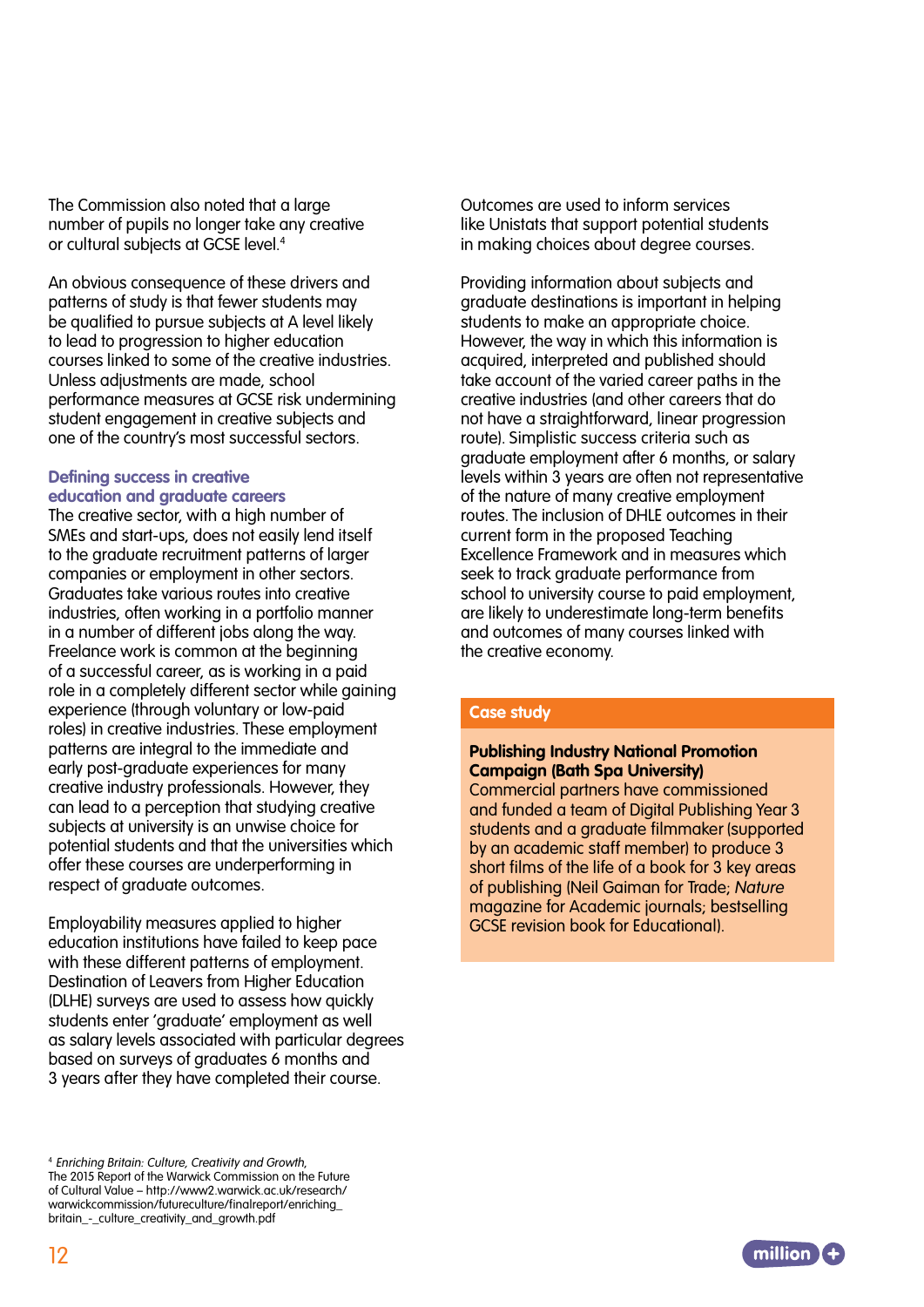### **Supporting innovation in universities powering the creative economy**

The strong performance at undergraduate level in the creative subjects flows through to postgraduate and research degrees. As with undergraduate provision, modern universities are significant contributors to the creative industries' research that is done in UK higher education. Overall, across all subjects, around 13% of research degrees are undertaken in modern universities. When it comes to research degrees in the creative industries, nearly a quarter are being studied in modern universities.

Nonetheless, the investment picture for research degrees in creative subjects in modern universities has been challenging. Policy decisions taken by government and funding bodies have emphasised an increasingly selective approach to the allocation of financial support for research degrees and capital investment has tended to favour STEM subjects and facilities.

As a result, modern universities have seen public investment in their research decline in spite of its high quality as policies of increased selectivity have shifted even more funding into a small number of universities.<sup>5</sup> By 2012/13, 25% of the UK's total recurrent research funding was allocated to five universities with just 31 universities receiving 75% of this investment. A similar pattern of concentration resulted in around 75% of the funding allocated by the Research Councils being awarded to just 22 institutions.

In spite of the importance of the creative industries to the economy, the higher education funding regimes in teaching and research have all too often ignored the need for undergraduate and postgraduate students to have access to industry-standard facilities at university that match and keep pace with those available in the creative industries themselves.

In England, funding for teaching now largely comes though student loans rather than direct grant. While some creative subjects receive additional funding there is an urgent need to

investigate the investment required to sustain high cost creative programmes in areas which need industry-standard facilities as well as those in design and the performing arts.

Similarly, the budget allocated to the Arts and Humanities Research Council has been the lowest of the seven research councils while the Council's interests and priorities have not always kept pace with the creative industries themselves. A refocused Arts, Humanities and Creative Industries Research Council with an increased budget and a wider remit would support investment in research that supports the creative industries.

The resources available to universities through the Higher Education Innovation Fund (HEIF) provided by the government to support knowledge transfer and partnerships with industry were also affected by a change in the HEIF distribution formula in 2011. This resulted in further concentration but, significantly, some smaller universities with strong links with creative SMEs were excluded completely from accessing HEIF where the value of the university's HEIF activity fell below certain income thresholds. This undermined one of the aims of HEIF, namely to support new initiatives by small and micro businesses which are themselves a feature of the creative economy.

# **"Nearly a quarter of research degrees in creative industries are being studied in modern universities."**



<sup>&</sup>lt;sup>5</sup> For the background and an analysis of the consequences of research concentration see the million+ report, The Innovation Challenge, September 2014.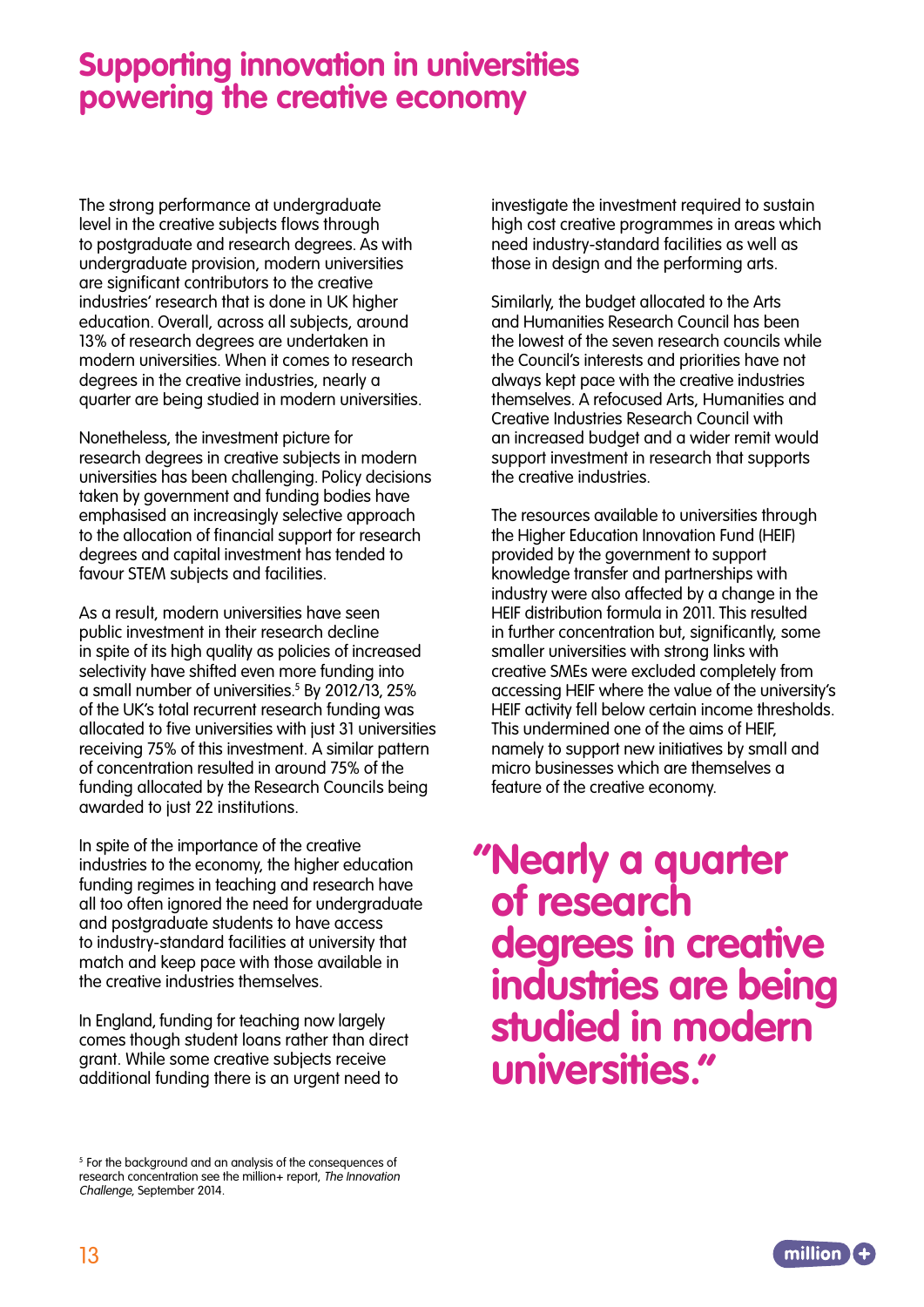### **Role of government investment in the creative industries**

In 2011 Ministers from the Department for Business, Innovation and Skills (BIS) and the Department for Culture, Media and Sport established the Creative Industries Council<sup>6</sup> as a forum to provide "for the Creative Industries and Government to engage in a joined up way". It was envisaged that Members of the Council would "instigate industry led approaches to boosting the growth and competitiveness of the creative industries with Government facilitating and removing barriers where appropriate."7

The Council published a strategy, Create UK, in 20148 , which emphasised the significant contribution of the creative industries to the economy overall and called for government and industry to work together to ensure that the creative industries were placed at the heart of the growth agenda. It also highlighted the need for government departments to work more closely together to improve support for the sector.

The strategy set out ambitions for the creative sector and identified opportunities as to how the various industries and government could contribute to the goals outlined. In particular, the strategy called for government to ensure that investment was incentivised – for example, through tax breaks to businesses or better access to private finance, creating an attractive regulatory environment, improving protection for intellectual property and maintaining an advanced communications infrastructure.9

In spite of its many merits, Create UK failed to make the case for any significant strategic long-term investment in the creative industries. While tax reliefs provide important incentives, the corporation tax reliefs available for the creative industries are limited to film, television and theatre production.10 In contrast, the then government's industrial strategy combined incentives such as tax breaks with access to finance and significant government investment in capital programmes and university research.

A review of the press announcements from both BIS and DCMS in 2014 provides a useful comparator of the availability of government support and particularly the support that was deemed worthy of publicity. In 2014, there were 42 DCMS press releases of which only two related to government investment in the creative industries. $\overline{1}$  In total these two announcements amounted to financial support worth £14m.

In contrast BIS press announcements over the same period<sup>12</sup> ran to over eight pages and included at least 13 announcements promoting government investment in sectors associated with the industrial strategy with a total value of £1.3bn. Some of these were for initiatives that businesses in the creative industries could well access – skills training, emerging technologies, British Business Bank support – but the primary targets for this investment were for sectors identified in the Department's own industrial strategy.

attachment\_data/file/79131/CIC\_terms-of-reference.pdf

9 More information on the aims of the Create UK strategy is available at: http://www.thecreativeindustries.co.uk/media/243587/ cic\_report\_final-hi-res-.pdf, page 5

10 https://www.gov.uk/corporation-tax-creativeindustry-tax-reliefs

<sup>11</sup> million+ analysis of press announcements published on the DCMS section of the Gov.uk website between

 $12$  million + analysis of press announcements published on the BIS section of the Gov.uk website between

<sup>1</sup> January 2014 and 1 January 2015.



<sup>6</sup> https://www.gov.uk/government/groups/creative-industries-council 7 https://www.gov.uk/government/uploads/system/uploads/

<sup>8</sup> http://www.thecreativeindustries.co.uk/media/243587/cic\_report\_ final-hi-res-.pdf

<sup>1</sup> January 2014 and 1 January 2015.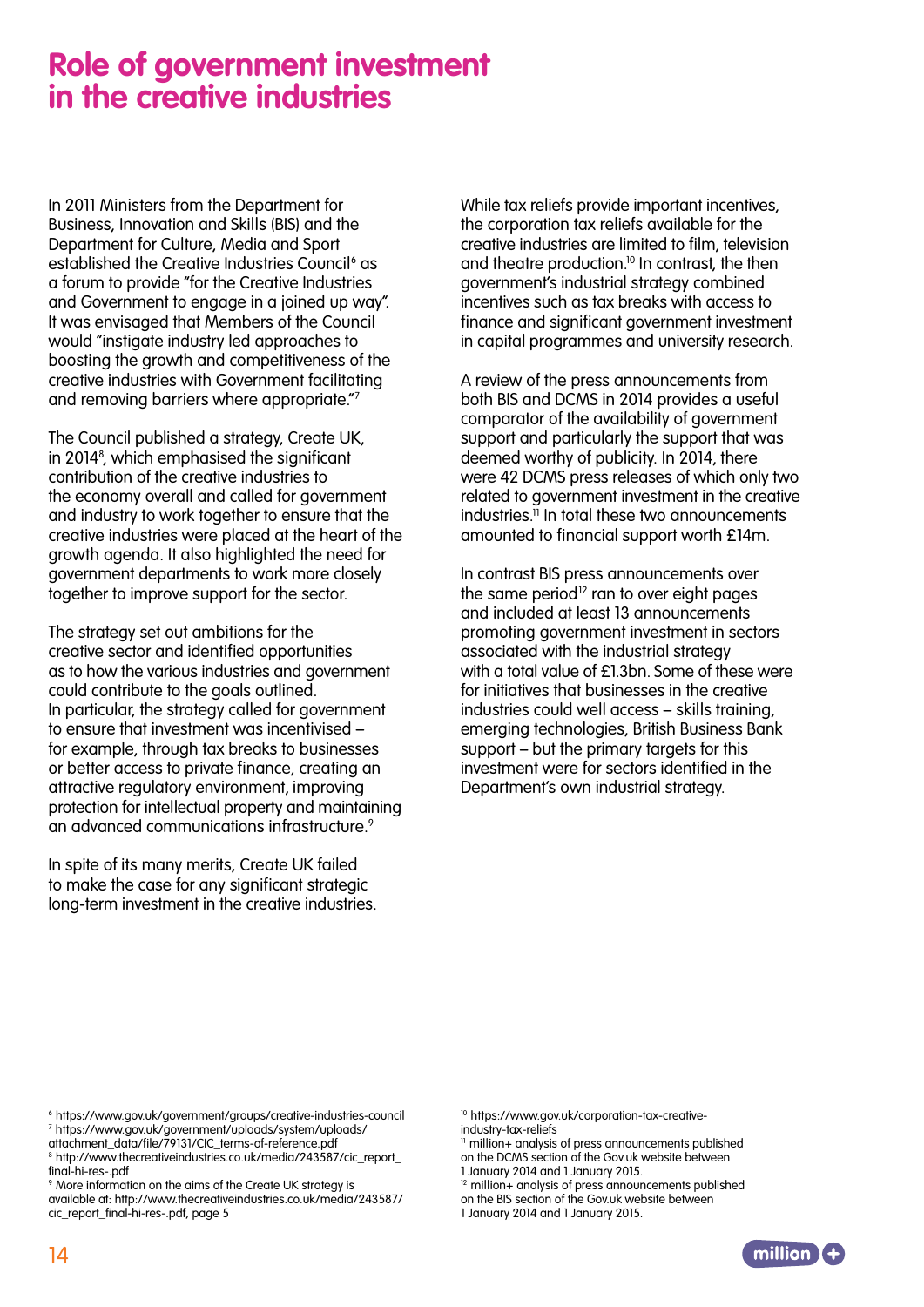#### **Using creative industries to grow the economy**

There is a powerful case for BIS and DCMS to work much closer together and ensure that the creative industries are featured in any future industrial strategy. BIS strategy to date has primarily influenced the role of STEM, but there are significant numbers of creative industries and businesses throughout the country that would benefit from targeted investment.

A Creative Capital Fund, for example, would provide a vehicle for investing in businesses to support regional growth.

From an exports perspective, ensuring that overseas delegations include universities with substantial experience in the creative industries would be a way to boost investment from overseas into the UK.

The Creative Industries Council played a role in bringing together representatives from businesses to discuss challenges and opportunities with representatives from government, including Secretaries of State.

There is a strong case to continue with this type of approach, but to broaden out the membership of such a group to ensure that representatives from small and medium enterprises and from universities are also able to contribute. Using knowledge from all parts of the creative sector to identify barriers to market entry and progression will help government in deciding on effective policy solutions.

The success of Innovate UK in supporting small and medium enterprises in accessing research, developing ideas and achieving growth is well documented. However, like other similar investment schemes supported by BIS, it has largely concentrated on organisations working in STEM industries. Although, the Innovation Voucher scheme has no restrictions on applicants, a targeted scheme aimed at SMEs in the creative industries would usefully encourage demand and boost investment and growth in regional economies.

 **"Using knowledge from all parts of the creative sector to identify barriers to market entry and progression will help government in deciding on effective policy solutions."**

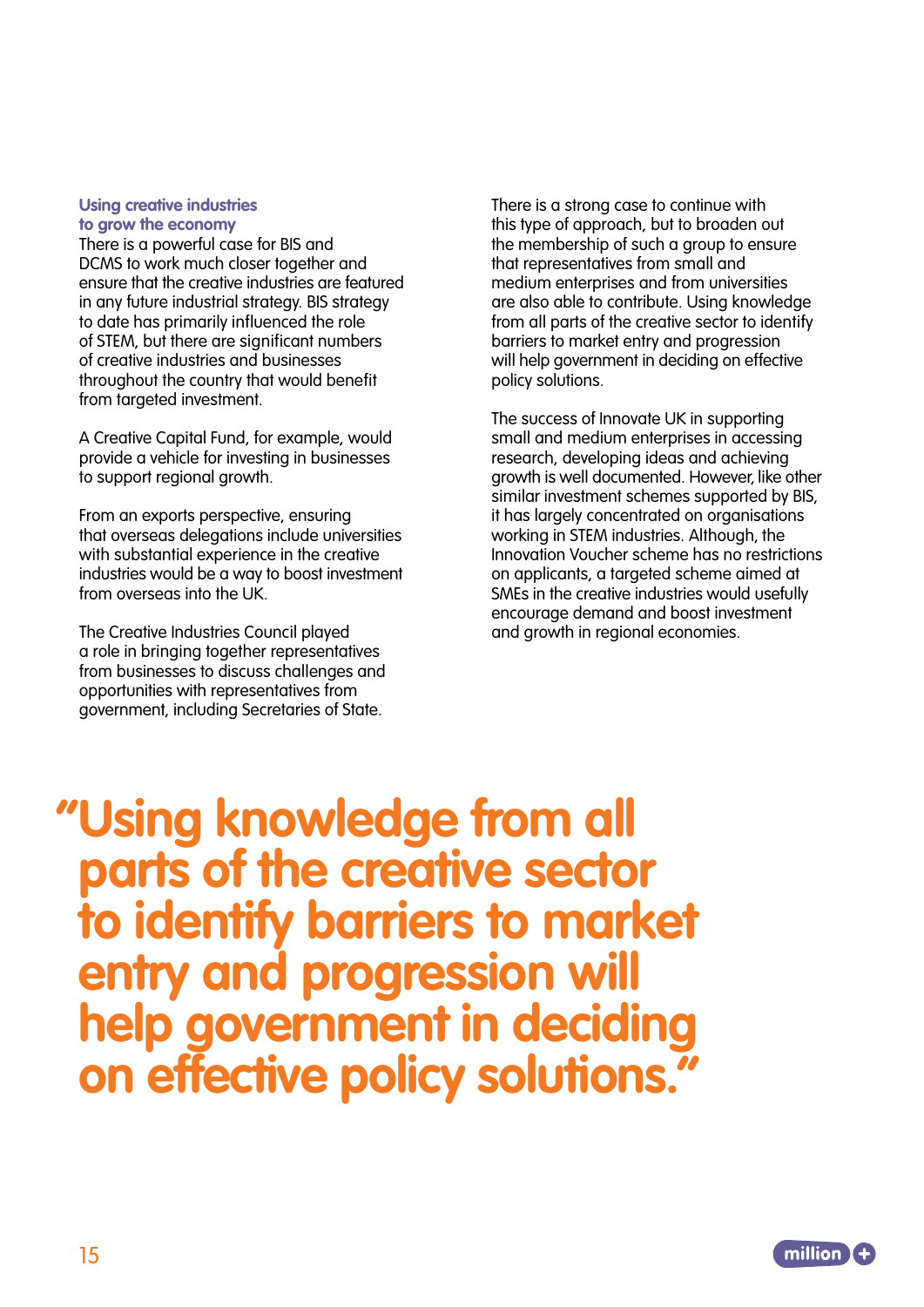# **Conclusion**

The creative economy is strong, vibrant and resilient. But there is no room for complacency.

Worldwide the nature and scope of the creative industries are changing at an ever more rapid pace, impacting on other sectors of the economy as well as society more generally.

There is a risk that study in some of the subjects vital to the creative economy may decline.

If Britain is to retain its lead in the creative economy the government must consider how the country's talent can continue to be nurtured and how Britain's creative industries and universities can be supported in the next decade.

Creative futures sets out ten steps government should take to secure Britain's future reputation for excellence and innovation in the creative industries.